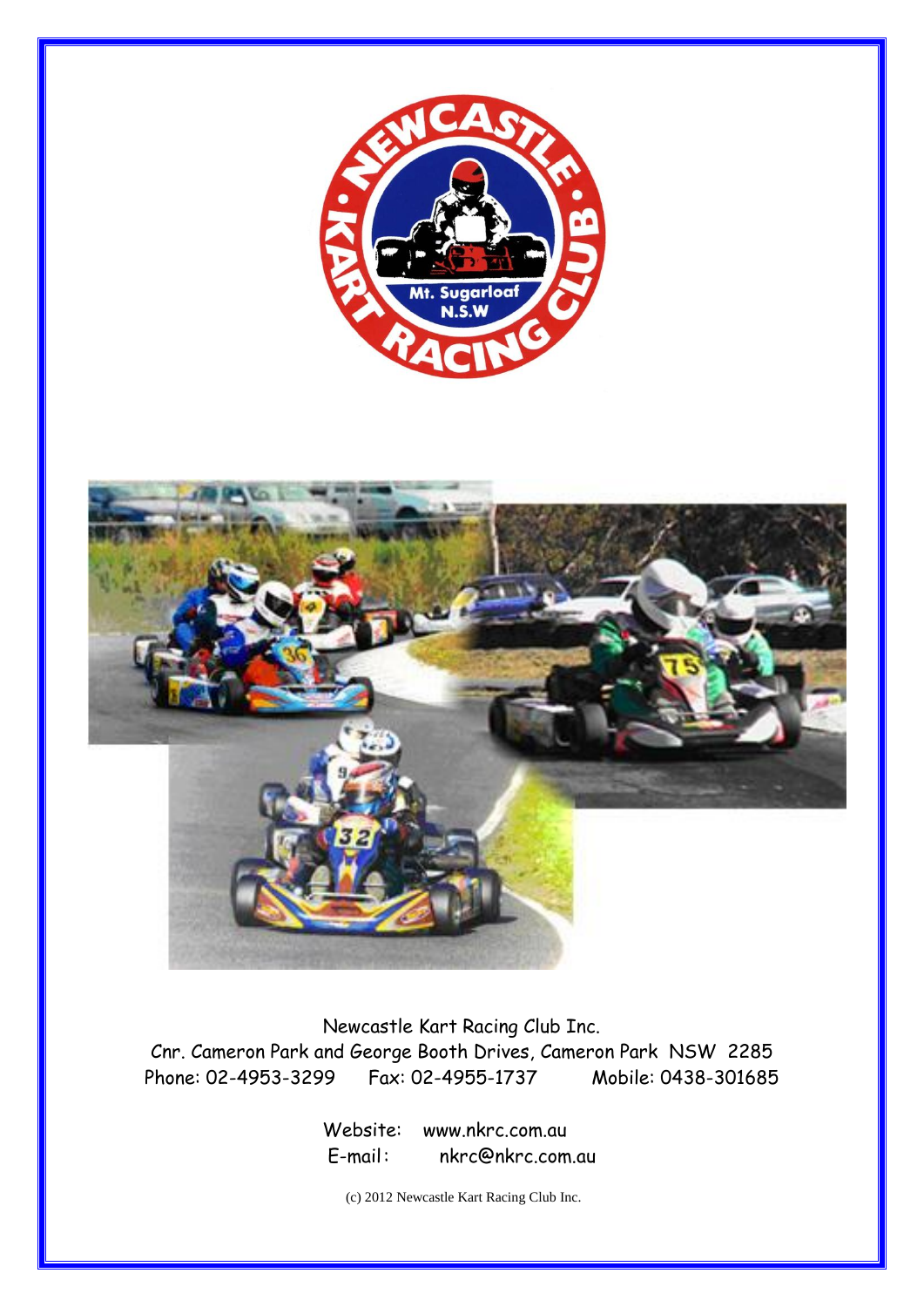# **ABOUT THE NEWCASTLE KART RACING CLUB INC.**

#### **History......**

The Newcastle Kart Racing Club as such was formed in 1963, running under the control of the Australian Karting Association (AKA) which was affiliated with CAMS.

After having tracks at Windale, Raymond Terrace and Branxton a new location was found at Cameron Park (current location, formerly Estelville). The original track at Cameron Park was dirt up until 1969.

In 1996 the club purchased the land from BHP. After securing this permanent location, the club used the funds it had been saving over many years to embark on an ambitious construction program.

In late 1998 the race circuit you see today was completed. Construction and improvements of the amenities and structures is an ongoing program with members volunteering many hours of their own time.

Since the completion of the new race circuit in 1998 the club has hosted some very large championship meetings;

- o 2001 AKA National Titles
- $\Omega$  2001 8<sup>th</sup> Australian Masters Games
- o 2003 NSW Senior State Titles
- o 2003 Rotax Nationals
- o 2004 Premier State Cup Round 2
- o November 2005, Premier State Cup Final
- o September 2006, Formula Rotax and Re.Sa National Titles
- o September 2007, NSW State Sprint Kart Championships
- o 2009, Round 1 of the rejuvenated Australian CIK Championships
- o Host Club for the 2014 AKA National Sprint Kart Championships

### **World Class Facilities......**

All of the facilities required for the efficient and smooth running of such an event are already in place, including;

- o Dedicated air-conditioned stewards offices
- o Transponder, fuel testing and engine measuring rooms
- o Covered weigh station
- o Air-conditioned race secretary's office, lap scorers floor and stewards floor in the control tower
- o Public announcement system
- o Dual 40 kart covered outgrid
- o Bi-directional practice and racing
- o Tyre inflation safety rings and compressor
- o Fully catered kiosk

#### **Kiosk......**

Open whenever the track is open for practice or race days. Hot food and sandwiches, hot and cold drinks, ice creams and confectionaries. This is the best club run kiosk at any kart circuit in Australia. Also, stocks of batteries, earplugs and club shirts.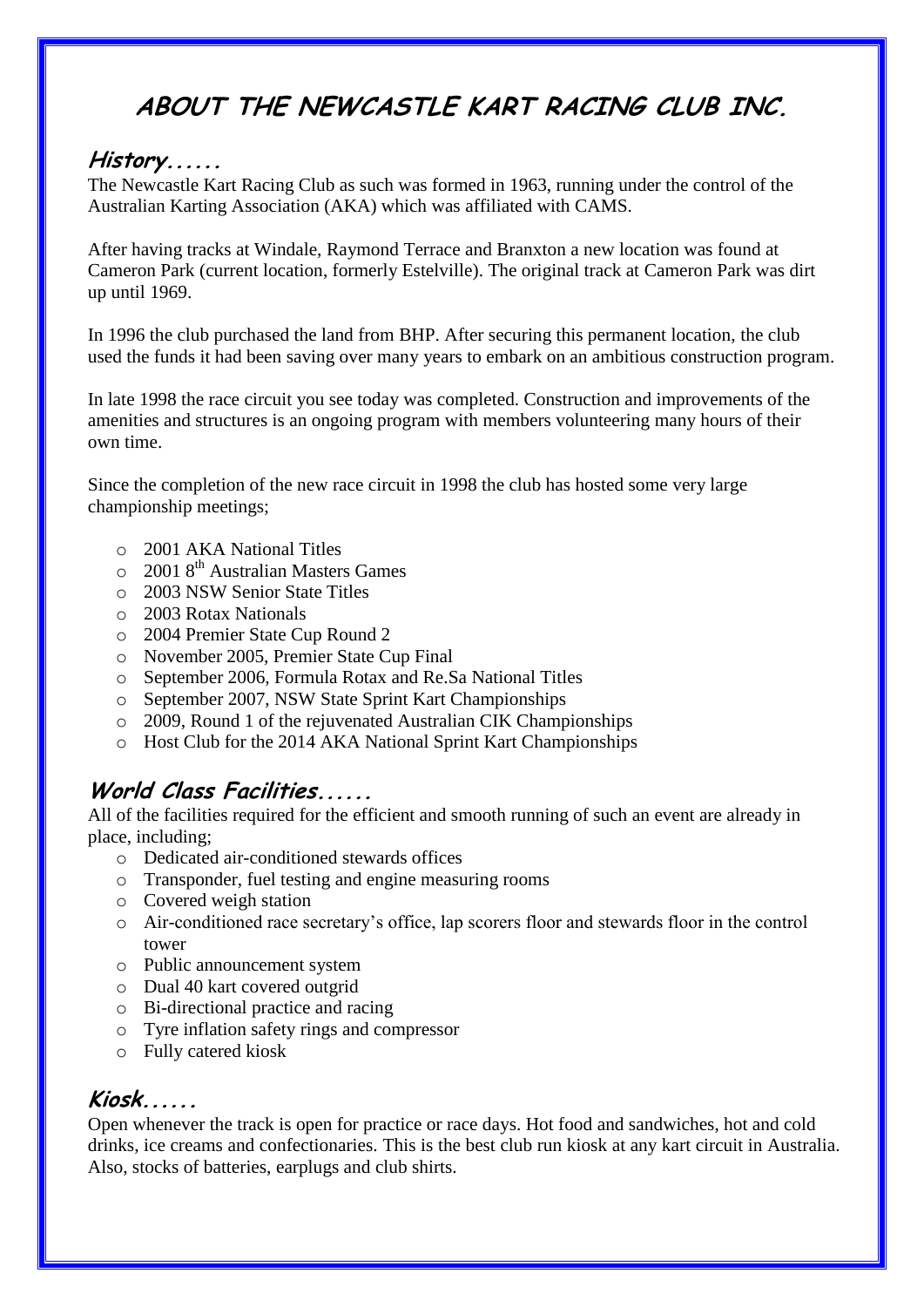## **WHAT IS KARTING?**

Karting can accommodate children and adults, male and female starting from the age of seven and continuing to seventy seven. Karting is a sport that involves the whole family.

Some members never race at organised meetings. Rather, they hold a "Social E Grade" license which entitles them to practice on any AKA affiliated kart race circuit while the majority prefer the atmosphere and competitiveness of an organised race meeting. "Social E Grade" licence holders may also participate in one AKA race meeting per licence year (Conditions apply).

When a driver is confident enough that he/she is ready for their first race meeting, they must attend an OLT session where they will be judged on their knowledge of the rules and driving ability.

Kart clubs will normally host a race meeting every five weeks so as not to clash with another club in close proximity, meaning that with the large number of clubs across Australia, you could be racing every weekend. NSW clubs are allocated ten race meetings per year.

Karting is more than club level racing. There are State, National and World Championships with many states organising a series based on four or five rounds at different tracks with excellent trophies and prizes on offer.

Many of today's professional race drivers started their careers in karts. Drivers such as Alain Prost, Ayrton Senna, Glenn Seton, Marcus Ambrose, Mark Skaife, Jarno Trulli, Mark Webber, Mark Winterbottom, Jamie Whincup and Michael Schumacherer all used karting as that important first step to a broader motor racing career.

## **HOW DO I START?**

Come to a race meeting or practise day and talk to as many people as you can about the sport. Join our club, apply for an AKA License (this is now an on-line facility) perform your Safety Training Lecture and you have started your new adrenalin rush.

The track is open four days per week for practice except for race weekends and private track hire.

# **WHAT DO I NEED?**

You will need to buy a suitable kart and safety equipment. A good second hand kart is sufficient for the first time karter. Be careful when purchasing your kart as the AKA rule book is very specific about the standard of equipment for karts and types of kart engines which are strictly controlled.

The Kart Shops in our area are all owned by karters who have been in the sport for many years and are extremely knowledgeable and helpful. They will be able to assist you in the selection of the appropriate kart, engine and tyres for the class you wish to drive as well as a helmet, racing suit, gloves and boots etc.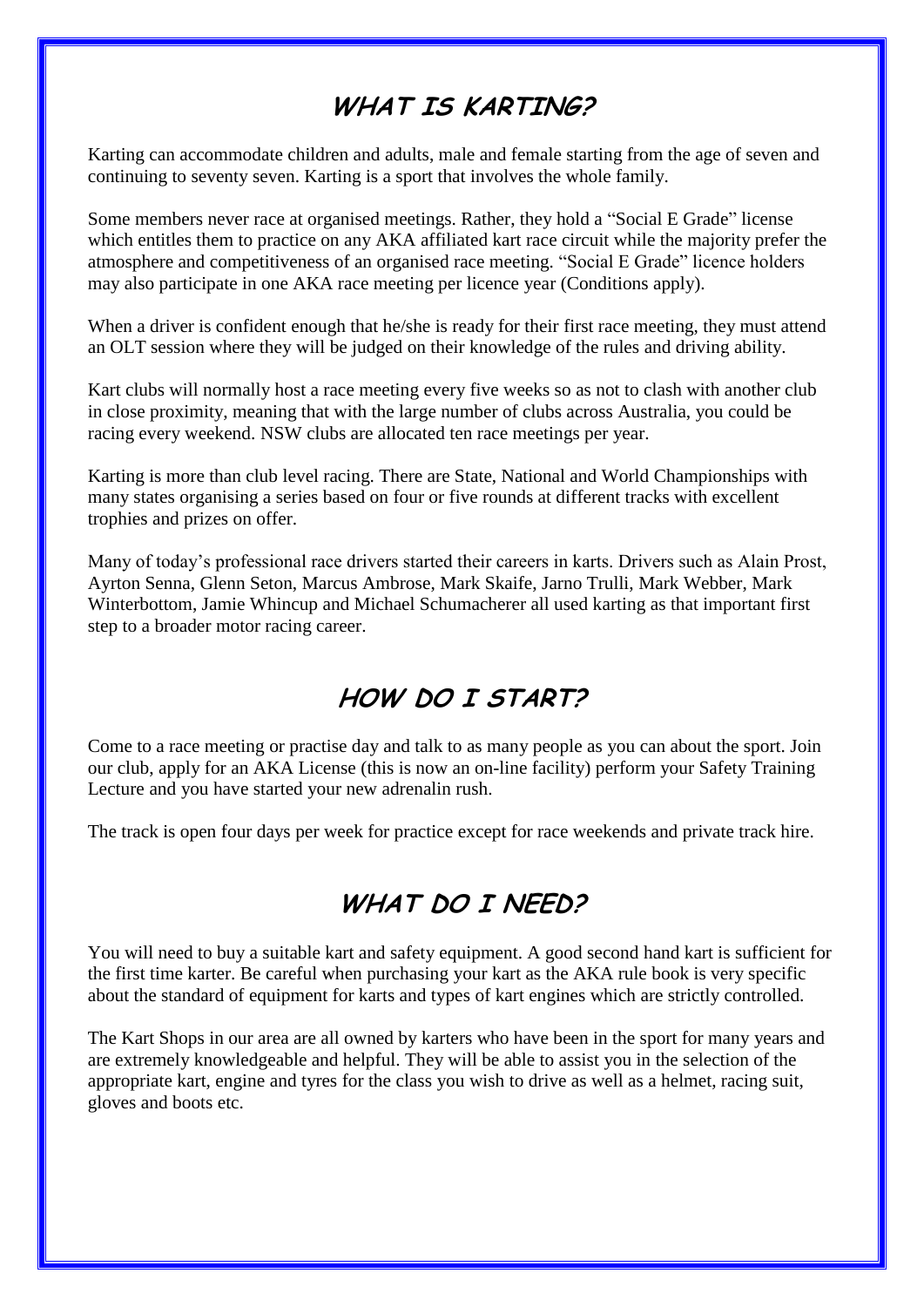## **COMMON CLASSES**

| Cadets         | 7 to 10 years of age  | Comer SW80 or Yamaha KT100J with restrictor plate.                                                                                                        |
|----------------|-----------------------|-----------------------------------------------------------------------------------------------------------------------------------------------------------|
| Rookies        | 10 to 12 years of age | Yamaha KT100J with restrictor plate.                                                                                                                      |
| <b>Juniors</b> | 12 to 16 years of age | Yamaha KT100J, KT100S (Minimum B Grade License)                                                                                                           |
| Seniors        | 16 years and over     | Yamaha KT100J, Yamaha KT100S, Restricted TaG 125<br>limited to "E, D and C" grade license holders. TaG 125 limited<br>to "B and A" grade licence holders. |

There are other classes available but these are the most common ones raced at Newcastle. The Yamaha KT100J is also referred to as the National class and the Yamaha KT100S is also referred to as the Clubman class. One make engine series and CIK are also available for the more experienced.

### **Class Weights......**

All weights are the minimum for the driver/kart combination as per the AKA 2012 Karting Manual. These are only for the classes frequently run at NKRC. For all other classes refer to the current AKA Karting Manual.

| Cadets – $90\text{kg}$ (SW80), $95\text{kg}$ (KT100J) | Rookies $-105$ kg                |
|-------------------------------------------------------|----------------------------------|
| Junior National Light - 120kg                         | Junior National Heavy - 140kg    |
| Senior Clubman Light $-140$ kg                        | Senior Clubman Heavy $-160$ kg   |
| Restricted TaG 125 Light - 160kg                      | Restricted TaG 125 Heavy - 180kg |
| Restricted TaG 125 Superheavy $-200$ kg               | Senior National Combined - 150kg |
| TaG 125 Light $-160$ kg                               | TaG 125 Heavy $-180$ kg          |

## **PRACTICE DAYS**

- o Report to the track official, present your club membership card and AKA license. Sign the indemnity form and pay your practice fee. The track official will inform you of the order of practice and any other relevant information.
- o Ensure your kart complies with the AKA Karting Manual for the class you are running.
- o When on the track and the chequered flag is shown, complete your current lap and return to the in-grid. When approaching the in-grid, slow down and raise your hand to let other drivers know of your intentions.
- o Remove your kart from the circuit in the event of a spin (spins are common when first starting out as you are finding the limits of adhesion), breakdown or accident.
- o If you judge it is unsafe to exit from your kart, stay seated and raise both hands in the air.
- o Slow down and drive with caution when a yellow flag is displayed. Always acknowledge a flag when it is shown.
- o Do not remove your helmet once you have entered the circuit.
- o Do not stop on the circuit to make adjustments to your kart during a practice session. The breakdown lane is provided at the entrance of the in-grid for mid session changes.
- o Do not engage in a "lively" discussion about an incident that may have occurred on the circuit between drivers. Report the incident to the Track Supervisor.